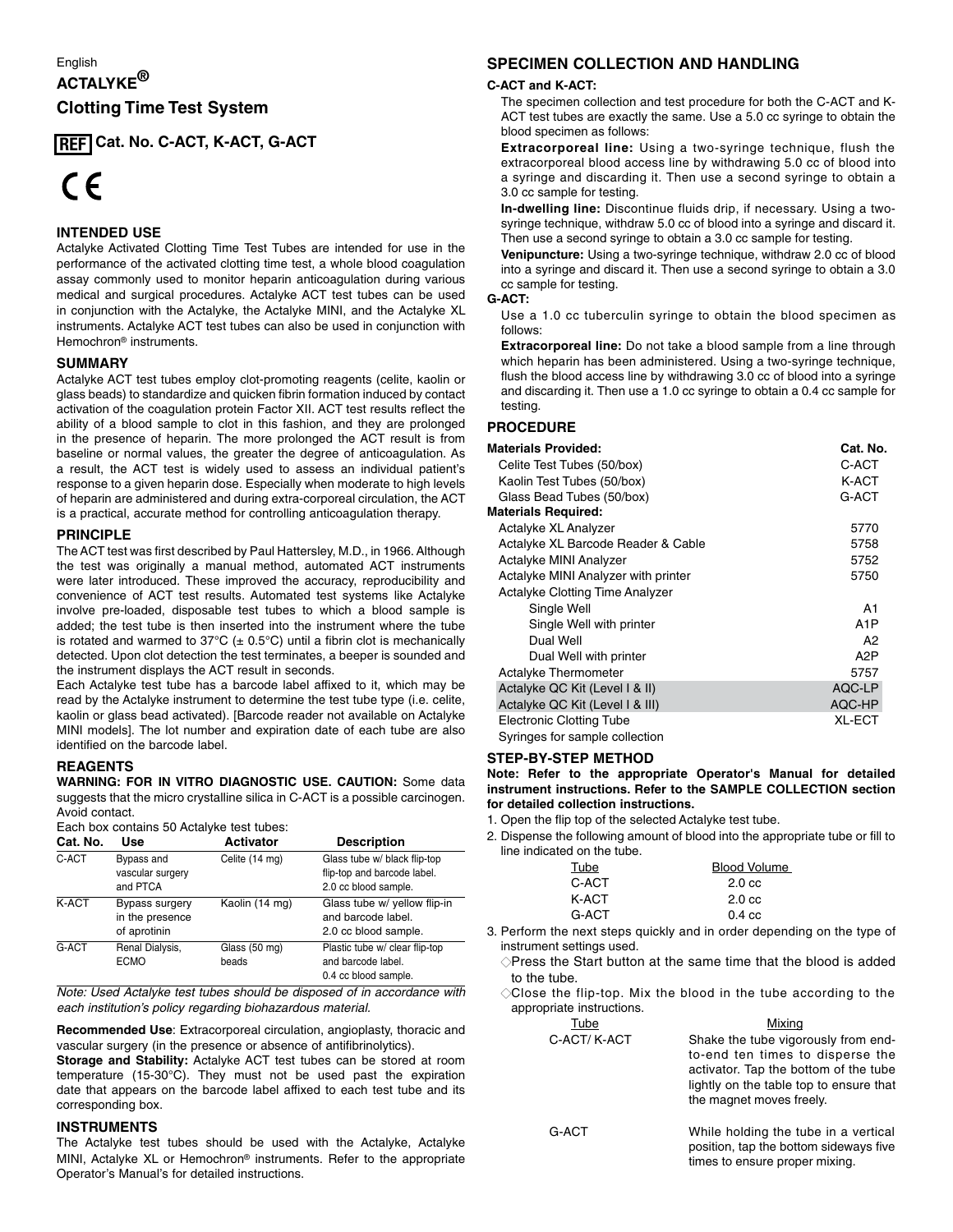**NOTE:** This mixing procedure eliminates protein loss to the tube walls and assists in standardizing the mixing procedure from operator to operator.

- $\Diamond$ Insert the tube into the instrument test well.
- $\Diamond$ Rotate the tube 4-5 times; the green detector light will illuminate or "Tube In" will display.
- 4. Upon clot detection, the buzzer will sound and the ACT test result will be displayed in seconds. (Results can be printed if using Actalyke Models A1P, A2P, Actalyke XL, or Actalyke MINI with printer.)

#### **Quality Control**

Routine quality control testing and tracking should be part of a comprehensive quality assurance program. Actalyke Quality Control products are available to make routine QC convenient and affordable. In the US, according to the CLIA '88 regulations, the frequency of quality control testing is mandated. Since the ACT is categorized as moderately complex, ACT users must (1) perform two levels of quality control during each shift in which the test system is used clinically, and (2) subscribe to a Proficiency Testing program. Additionally, CLIA (42 CFR 493) requires that biological controls be used weekly to verify system function. To help users comply with these regulations, Actalyke Quality Control Material is available (or other commercial coagulation products can also be used), and ACT Proficiency Testing Programs are available through the American Proficiency Institute. Contact Helena's Technical Services Department for details.

Each box of Actalyke Activated Clotting Time tubes contains 50 unitized reaction tubes from a single manufactured lot and should be validated once, initially upon arrival. This can be accomplished using the appropriate Actalyke QC Kit. Acceptable performance ranges for the various Actalyke coagulation assays are included in each kit. After a box from each lot number of Actalyke Activated Clotting Time tubes has been verified with the QC kit, that lot number of tubes should be marked as "VERIFIED", along with the date of verification and the initials of the operator. This box is now "IN CONTROL" and will not require any further investigation until a new box of tubes is received, unless the tubes are not stored to manufacturers recommendations or unless a shift in clinical results is experienced. Since Actalyke test tubes contain non-biological, inert reagents and are not susceptible to environmental or temperature changes, Actalyke ACT test tubes have exceptional room temperature stability and longevity.

Quality control results that fall outside the established expected values should be repeated. If the problem persists, the source should be investigated and corrected prior to continued use of the test system.

# **Operating Cautions and Limitations**

- 1. Do not use Actalyke ACT test tubes that are past the expiration date marked on the tube barcode label and the corresponding test tube box.
- 2. All guidelines pertaining to the handling of fresh whole human blood should be adhered to when handling Actalyke test tubes and instruments.
- 3. Specimen contamination and inappropriate technique can affect ACT results.
- 4. The ACT results may be affected by hemodilution, hypothermia, pharmacologic compounds, and various coagulopathies. Test results should be interpreted with respect to the patient's condition and the clinical circumstances. Those results which do not agree with expected values should be repeated and further evaluated by other diagnostic methods, if indicated.
- 5. When using the ACT test as a monitor for heparin anticoagulation effect, a baseline (non-heparinized) sample may be run so that a differential ratio can be used as a comparison.

#### **REFERENCE RANGES**

Actalyke ACT test tubes were run on Actalyke instruments (Model A2P, MINI and XL) and Hemochron Instrument (Model 8000). Quality control tests were performed on each instrument prior to testing of Actalyke tubes for this study. Each tube type was run with normal volunteers on each instrument. The results are as follows:

| Test  | Instrument    |    | Mean | 2SD | Reference Range |
|-------|---------------|----|------|-----|-----------------|
| C-ACT | Actalvke      | 30 | 123  | 26  | 97-149 sec.     |
|       | Actalyke MINI | 30 | 123  | 29  | 94-152 sec.     |
|       | Actalyke XL   | 66 | 126  | 21  | 105-148 sec.    |
|       | Hemochron     | 15 | 126  | 15  | 111-141 sec.    |

| Actalyke      | 35 | 123 | 28 | 93-150 sec.  |
|---------------|----|-----|----|--------------|
| Actalyke MINI | 35 | 125 | 25 | 100-150 sec. |
| Actalyke XL   | 64 | 132 | 21 | 102-153 sec. |
| Hemochron     | 15 | 129 | 23 | 106-152 sec. |
| Actalyke      | 44 | 185 | 38 | 147-223 sec. |
| Actalyke MINI | 44 | 181 | 34 | 147-215 sec. |
| Actalyke XL   | 63 | 189 | 42 | 147-233 sec. |
| Hemochron     | 15 | 167 | 20 | 147-187 sec. |
|               |    |     |    |              |

# **PERFORMANCE CHARACTERISTICS**

#### **Precision Studies**

All precision studies were done according to NCCLS EP-5 guidelines. **Actalyke MINI**

The precision of the Actalyke Activated Clotting Time Test System was evaluated by performing multiple replicates on twenty separate days with heparinized and non-heparinized Actalyke Whole Blood Control samples. C-ACT and K-ACT tests were run with levels I and III; G-ACT with levels I and II. The coefficient of variation for each test type was less than 10%.

|                     | C-ACT |       |       | <b>K-ACT</b> |       | <b>G-ACT</b> |  |
|---------------------|-------|-------|-------|--------------|-------|--------------|--|
| Level               |       | Ш     |       | Ш            |       | Ш            |  |
| mean                | 127.0 | 388.2 | 125.1 | 389.9        | 146.8 | 286.3        |  |
| sd                  | 4.60  | 18.44 | 4.97  | 16.40        | 6.76  | 16.37        |  |
| $%$ CV              | 3.6   | 4.8   | 4.0   | 4.2          | 4.6   | 5.7          |  |
| $A - A - B - C - M$ |       |       |       |              |       |              |  |

#### **Actalyke XL**

The precision of the Actalyke Activated Clotting Time Test System was evaluated by performing multiple replicates on twenty separate days with heparinized and non-heparinized Actalyke QC samples. C-ACT and K-ACT tests were run with levels I and III; G-ACT with levels I and II. The coefficient of variation for each test type was less than 10%.

|        |       | C-ACT |       | <b>K-ACT</b> |       | G-ACT |  |
|--------|-------|-------|-------|--------------|-------|-------|--|
| Level  |       | Ш     |       | Ш            |       | Ш     |  |
| mean   | 173.5 | 277.8 | 172.5 | 287.7        | 176.7 | 245.6 |  |
| sd     | 11.3  | 17.1  | 11.1  | 14.7         | 9.2   | 17.2  |  |
| $%$ CV | 6.5   | 6.2   | 6.4   | 5.1          | 5.2   | 7.0   |  |

#### **Accuracy Data**

The accuracy of the Actalyke Activated Clotting Time Test System was evaluated by performing multiple Activated Clotting Time tests using varied combinations of instruments and tubes. Citrated pooled blood was heparinized to create the below concentrations yielding the following results:

#### **Heparin Sensitivity**



**Kaolin Response to Heparin**